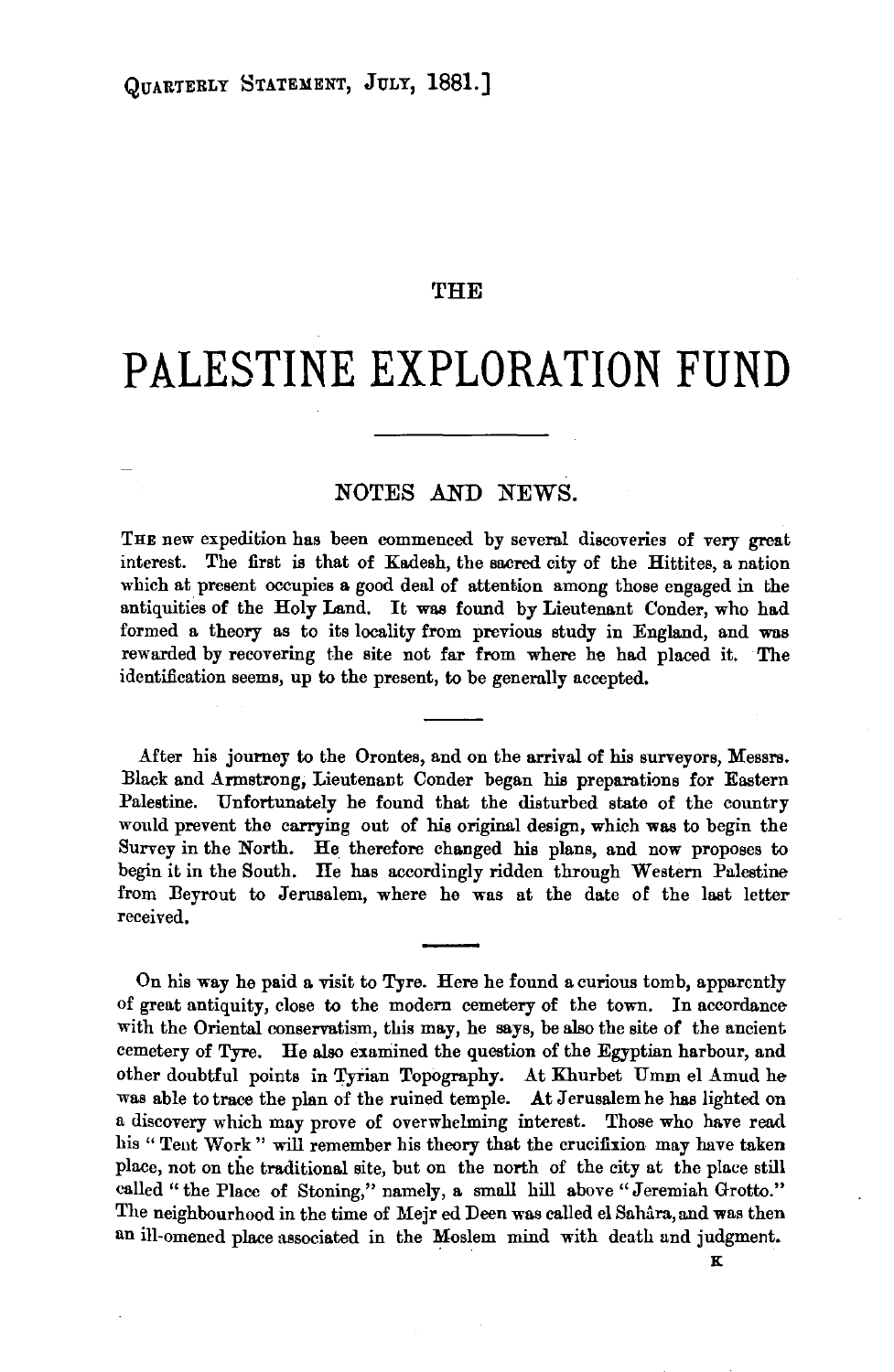The hill itself, seen from one point of view, is singularly *like a skull*. It is also a spot which, from its commanding position, would seem well fitted for a place of punishment, because it commands the city, and anything done upon it can be seen from the city walls. Immediately west of the knoll, Lieutenant Conder has found a most remarkable Jewish tomb, which he describes at length. It belongs to the later Jewish period ; it is not apparently a Christian tomb ; no other Jewish sepulchre has ever been found so near the ramparts, and the discoverer asks the question-Can this be in truth the Tomb in the Garden?

We are indebted to the Rev. C. W. Bardsley for an account of his discovery at Jacob's Well. If the chapel which formerly stood over the well was of early Christian period, the stone mouth described and figured by him is probably no other than that of St. John iv, 6.

The commentary on the inscription at the Pool of Siloam, now reprinted at p. 141, was issued as a separate pamphlet on June 10th. We have to thank Professor Sayce for presenting it to the readers of the *Quarterly Statement.*  The Rev. Isaac Taylor has sent us some notes upon Professor Sayce's reading.

There is also a paper on the same subject in the Zeitschrift of the German Seciety, but unfortunately of little value, because the writer had only the imperfect transcript published by us last April.

The paper on Ain Qadis, by the Rev. H. Clay Trumbull, of Philadelphia, seems to clear up a great mystery. It is now forty years since Dr. Rowlands described in most glowing terms a fountain called Ain Qadis, which he identified with Kadesh. No one has hitherto succeeded in reconciling his description with any fountain near the place pointed out by him. Mr. Trumbull has, however, rediscovered the place, which, whether it is on the actual site of Kadesh or not, is certainly a spot where Israel could have rested "many days."

The Germans are conducting excavations on Mount Ophel, under the direction of Herr Guthe. Lieutenant Conder, under the understanding that he was not to anticipate Herr Guthe's announcements, was taken over the works.

M. Clermont Ganneau is recovering from his 'long attack of fever, and has resumed his archæological researches, which are at present confined to the neighbourhood of Jalfa. He hopes to send an account of certain discoveries recently made for the next *Quarterly Statement.* 

The first volume of the " Memoirs " has now been issued. The volumes of "Special Papers" and" Name Lists" will be sent out some time this month. The second and third volumes of "Memoirs" are in the press, and will be issued as soon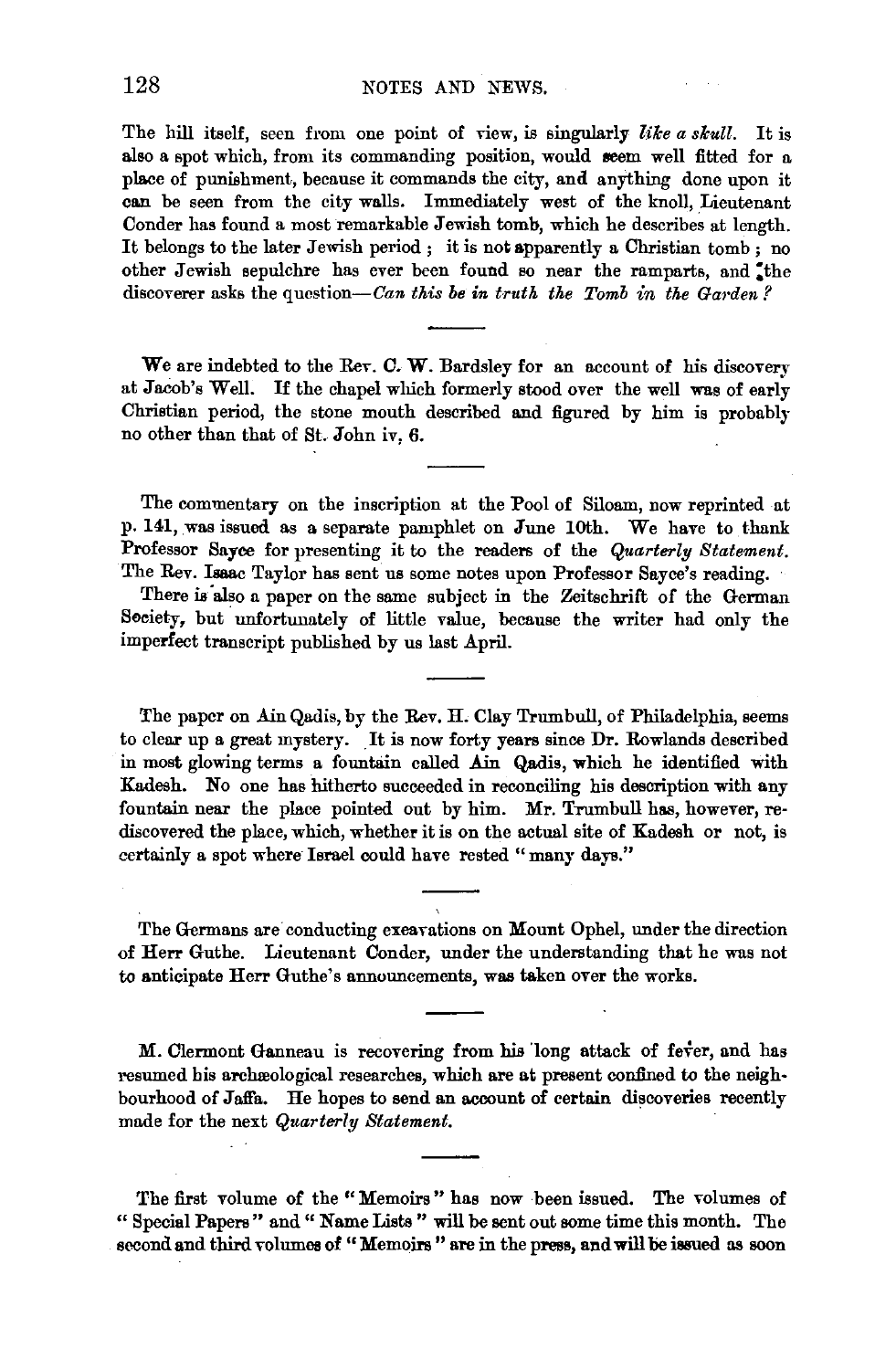as possible. The volume of "Jerusalem Work," which will be illustrated by a large portfolio full of plans, will be sent out about the beginning of next year.

A new edition of the Great Map has been prepared by Mr. Stanford, and is now ready. The supporters of the Society will confer a great benefit on the cause of Palestine research by getting this map taken by libraries, schools, colleges, and public institutions.

The reduced map (modern) will be ready for printing in August, and will be issued as soon as possible. Mr. Saunders's *Introduction to the Survey* will also be issued in the course of the quarter. The two ancient maps should be ready in the autumn.

-The General Committee has been strengthened by the names of the Bishop of Liverpool, Mr. W. Adams, Mr. W. Dickson, Mr. Douglas Freshfield, Mr. Oliver Heywood, Rev. Prof. Sayce, Rev. William Wright, and Colonel Yule.

We are informed by Mr. Kershaw, the Librarian of Lambeth Palace, that the Archbishop of Canterbury is anxious to let it be known among the Members of . this Society that he desires to increase the usefulness of the library by rendering it more accessible for purposes of study and the *loan* of books. A collection of modern works on the history and antiquities of Palestine has been formed in the lihrary ; many Greek versions of the Scriptures, commentaries and other Biblical MSS. are here treasured, and here will be found the collection of the late Professor Carlyle, consisting of MSS. brought from the East, of great value to Oriental and critical scholars.

Arrangements can now be made for lectures on the Survey and its Biblical Gains. The Rev. Henry Gray:and the Rev. James King will continue to give their services to the Society during the next winter.

The income of the Fund from all sources from March 16th, 1881, to June 21st, was £1,073 lls. 4d. The amount in the Bank at the meeting of General Committee of June 21st, was £1,068 *9s.* The sum required before the end of the year is about £2,000.

*A* Cheap Edition of "Tent Work in Palestine," has been published by Messrs. Bentley and Son. All the small illustrations which were in the Library Edition, and two of the full-page drawings, will be found in the new Edition, which has been carefully revised by the author. An additional chapter has also been added on the "Future of Palestine." The work will be read with greater interest now that the progress of the Survey may be followed on the Map.

It is suggested to subscribers that the safest and the most convenient manner of paying subscriptions is through a. bank. Many subscribers have adopted this